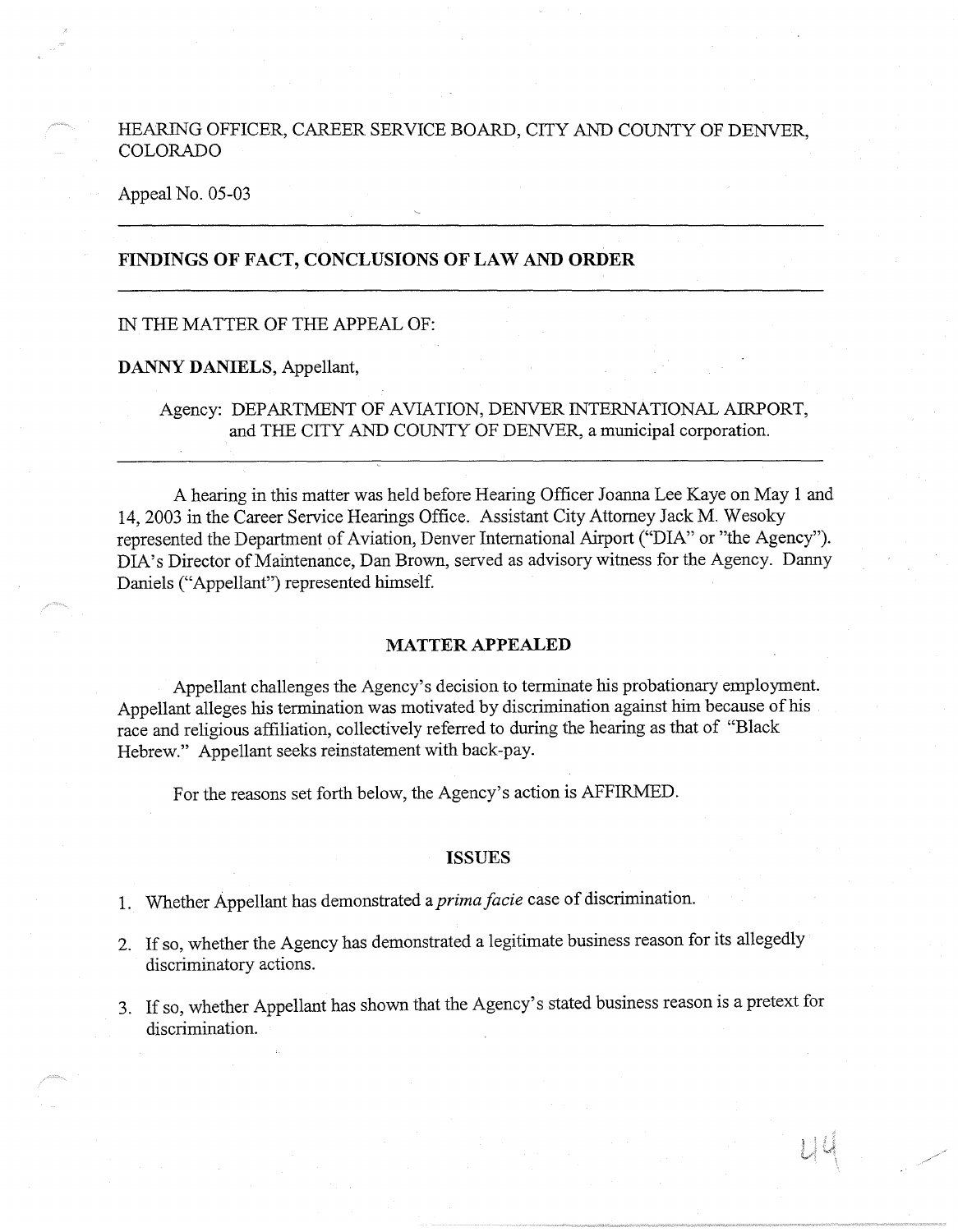### **FINDINGS OF FACT**

- 1. Appellant was hired as a Heavy Equipment Operator on a probationary basis on September 16, 2002.
- 2. On his written application, Appellant indicated that his race is Black or African American, and that he is a Hebrew. Appellant's appearance is that of an African American.
- 3. Three supervisors were present at Appellant's interview and conducted the interview. The supervisors present were not in Appellant's direct supervisory chain upon his assignment.
- 4. Upon his hire, Appellant was assigned to the crew of Operations Supervisor Robert Proffitt. Mr. Proffitt did not read Appellant's application and did not know Appellant was Hebrew. Mr. Proffitt is Caucasian.
- 5. Mr. Proffitt's supervisor is Assistant Director of Field Maintenance Ron Morin. Mr. Morin's supervisor is Director of Maintenance Dan G. Brown. Mr. Morin and Mr. Brown are both Caucasian.
- 6. Mr. Proffitt, Mr. Morin and Mr. Brown did not review Appellant's application or personnel file at any time relevant to this case.
- 7. Operations Supervisor Earl Threats testified that it is his practice to review the personnel files of new assignees. Mr. Threats was not in Appellant's chain of command.
- 8. At the relevant times to this case, a manager by the name of Bill Williams also bore a similar title to that of Mr. Brown. Mr. Williams' title was Director of Aviation, Field Maintenance, and this position ranked just beneath Mr. Brown's in seniority. Mr. Williams is African American. By the time the Agency was contemplating Appellant's termination, Mr. Williams had announced his intention to resign his post as of the end of the year, and his duties had been reassigned to Mr. Morin. Mr. Williams was not included in the decision to terminate Appellant. Mr. Proffitt testified that Mr. Williams is not in the chain of command with respect to Appellant. Mr. Williams did not testify.
- 9. During his orientation, Appellant was told that employees have a seven-minute grace period during which they may punch in either seven minutes early or seven-minutes late without their pay being docked. Appellant misunderstood this instruction to mean that arriving within seven minutes after the beginning of the assigned shift is acceptable.
- 1 O. Appellant was less than seven minutes late for work on the following five occasions. He arrived at 6:04 a.m. (four minutes late) on September 27, 2002. He arrived at 6:05 a.m. (five minutes late) on October 16. He arrived at 6:01 a.m. (one minute late) on November 13. He arrived at 6:02 (two minutes late) on December 10 and 26. *(See,*  Exhibits 1 and A.)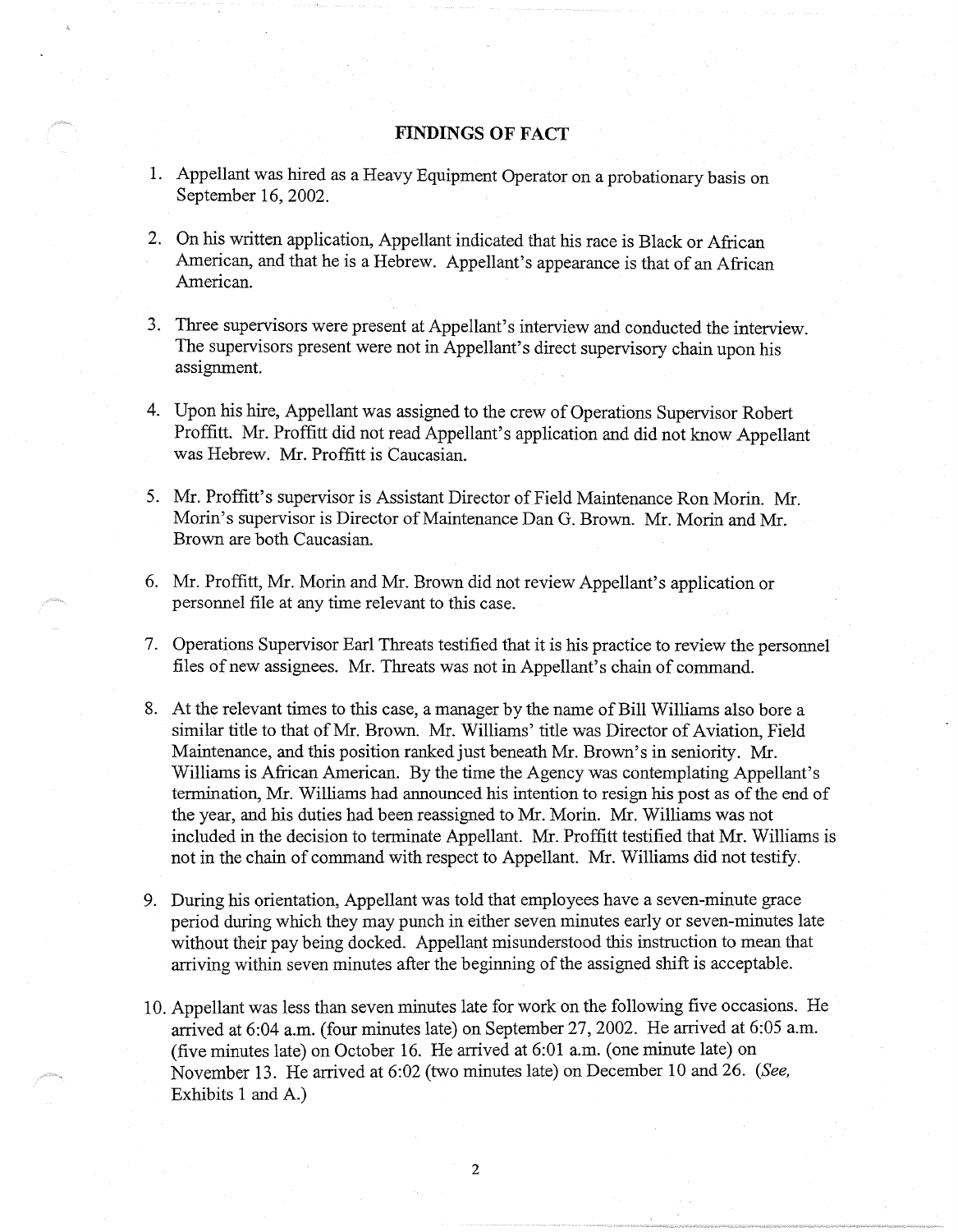- 11. Appellant was more than seven minutes late on three occasions. He arrived at 3 :50 a.m. on October 31, 2002 ( approximately fifty minutes late). This was a snow-removal day and Appellant was due to be at work at 3 :00 a.m. Appellant overslept on this occasion, woke up at 2:50 a.m., and called Mr. Proffitt to leave a message for Mr. Proffitt that he would be in as soon as possible. Appellant arrived at work at 6:13 a.m. (thirteen minutes late) on November 5. He arrived at 3:09 a.m. (nine minutes late as this was a snowremoval day) on December 5, 2002. *(See,* Exhibits 1 and A.)
- 12. The Agency uses a timekeeping system called the "kronos" system. There are several clocks the employees use to punch in on the kronos system and they are not perfectly synchronized. However, the margin of error is not in the evidence in this case.
- 13. During the month of December, it came to Mr. Proffitt's attention that Appellant was exhibiting a pattern of being late on the above occasions. Mr. Proffitt counseled Appellant on this issue, and Appellant informed Mr. Proffitt he had misunderstood the instructions during orientation concerning the seven-minute grace period. Appellant stated he intended to correct the mistake.
- 14. Appellant was not late for work after December 26, 2002 until his termination in January of 2003.
- 15. Appellant credibly testified that during a staff meeting, he heard Mr. Proffitt make a comment about a recent news article concerning the Aryan Brotherhood, which Appellant took as Mr. Proffitt making a joke about being a member of the Aryan Brotherhood.
- 16. Mr. Proffitt credibly testified that he did not make a statement during a staff meeting that he was in any way affiliated with the Aryan Brotherhood.
- 17. Mr. Morin testified that Mr. Proffitt brought his attention to Appellant's punctuality history around the week after Christmas of 2002. Mr. Morin knew Appellant by sight as a fellow employee at the time of this discussion. Mr. Morin requested that Mr. Proffitt monitor the situation and keep him apprised of any developments. Mr. Morin testified he did not consider termination at that time, and that he wanted to give Appellant a chance to improve.
- 18. Mr. Brown and Mr. Morin both testified that Mr. Morin brought Appellant's punctuality record to Mr. Brown's attention around the beginning of the second week in January of 2003. Mr. Morin told Mr. Brown they had an employee with punctuality problems during this meeting. Mr. Brown testified he did not recall Mr. Morin bringing up termination during this meeting, nor did Mr. Morin mention any other issues of concern about Appellant during this discussion.
- 19. Mr. Brown reviewed Appellant's attendance records in the kronos timekeeping system. *(See,* Exhibit 1.) Based on this information alone, Mr. Brown decided that Appellant's incidents of tardiness warranted termination.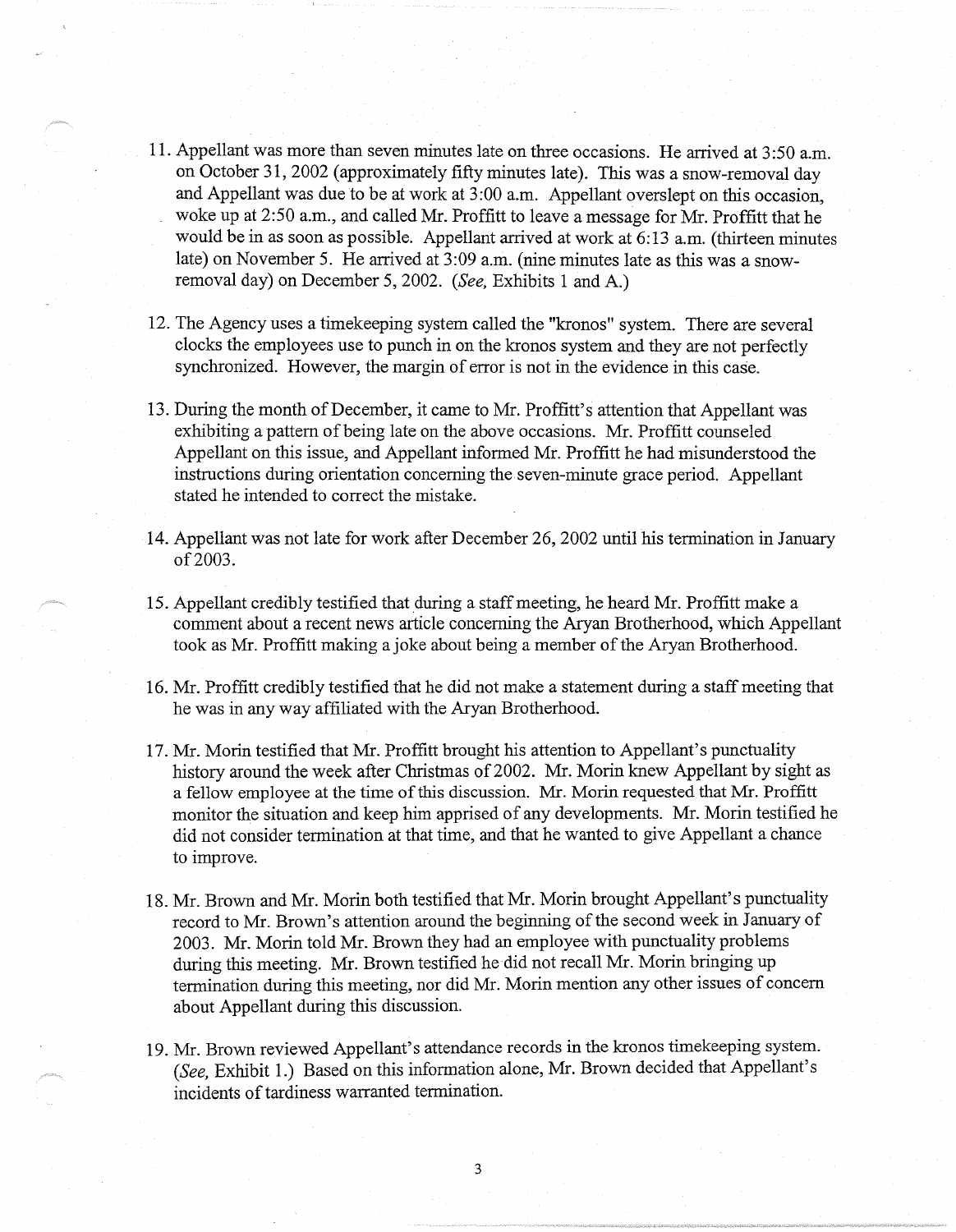- 20. Appellant testified he sold his car to a co-worker or around the end of 2002. The coworker, a career-status African American male, felt Appellant had sold him a lemon. The co-worker filed a civil suit against Appellant. Other co-workers told Appellant that the co-worker had said he did not feel safe working near Appellant. Appellant testified that he met with Mr. Proffitt in December and asked him to reassign Appellant so that he would not have to work alongside the co-worker. Mr. Proffitt told Appellant there were no other assignments at that time.
- 21. Mr. Morin testified that about a week after the first meeting with Mr. Proffitt, Mr. Proffitt again came to see him about Appellant. This time he reported that Appellant was "having trouble" with a co-worker. Mr. Morin asked Mr. Proffitt to counsel both employees concerning this matter.
- 22. Mr. Morin testified that on January 14, 2003 he looked out a window of the Maintenance office building and saw Appellant apparently asleep in his city vehicle out in the parking lot. He was upset and went to Mr. Proffitt to report this observation. Mr. Morin testified that he reminded Mr. Proffitt that the City was in financial straights, and that it was important that they not create even the appearance of a waste of funds.
- 23. Mr. Proffitt testified that when Mr. Morin brought this to his attention, he looked out and saw Appellant out in the truck. He then went to the truck and woke Appellant up.
- 24. Appellant testified that he was on a lunch break and was only resting his eyes for a minute when this happened. Appellant told Mr. Proffitt that he was on his lunch break and thought it was alright.
- 25. Mr. Threats testified that employees are permitted to stand by in their vehicle radios and rest in the early morning hours on snow removal days. Mr. Threats further testified he has seen other employees sleeping in the parking lot as well as in the hallways of the Maintenance office building. Mr. Threats was not aware of any other employees who had been disciplined for such activity. Mr. Threats did not testify as to whether those employees he had observed were probationary employees.
- 26. Mr. Morin testified that he paid another visit to Mr. Brown on January 15, 2003. Mr. Brown testified that Mr. Morin reported that Appellant had been caught sleeping in view of the public and the main Maintenance Office Building. He also mentioned the personal dispute between Appellant and another employee.
- 27. Mr. Brown testified that these additional complaints were not part of the reason he elected to terminate Appellant, but instead the reason was Appellant's attendance. Mr. Brown testified that in his experience, employees who exhibit any attendance problems tend to do so chronically.
- 28. Mr. Brown testified that at the time he decided to terminate Appellant, he was not aware of Appellant's assertion that he misunderstood the seven-minute rule. Mr. Brown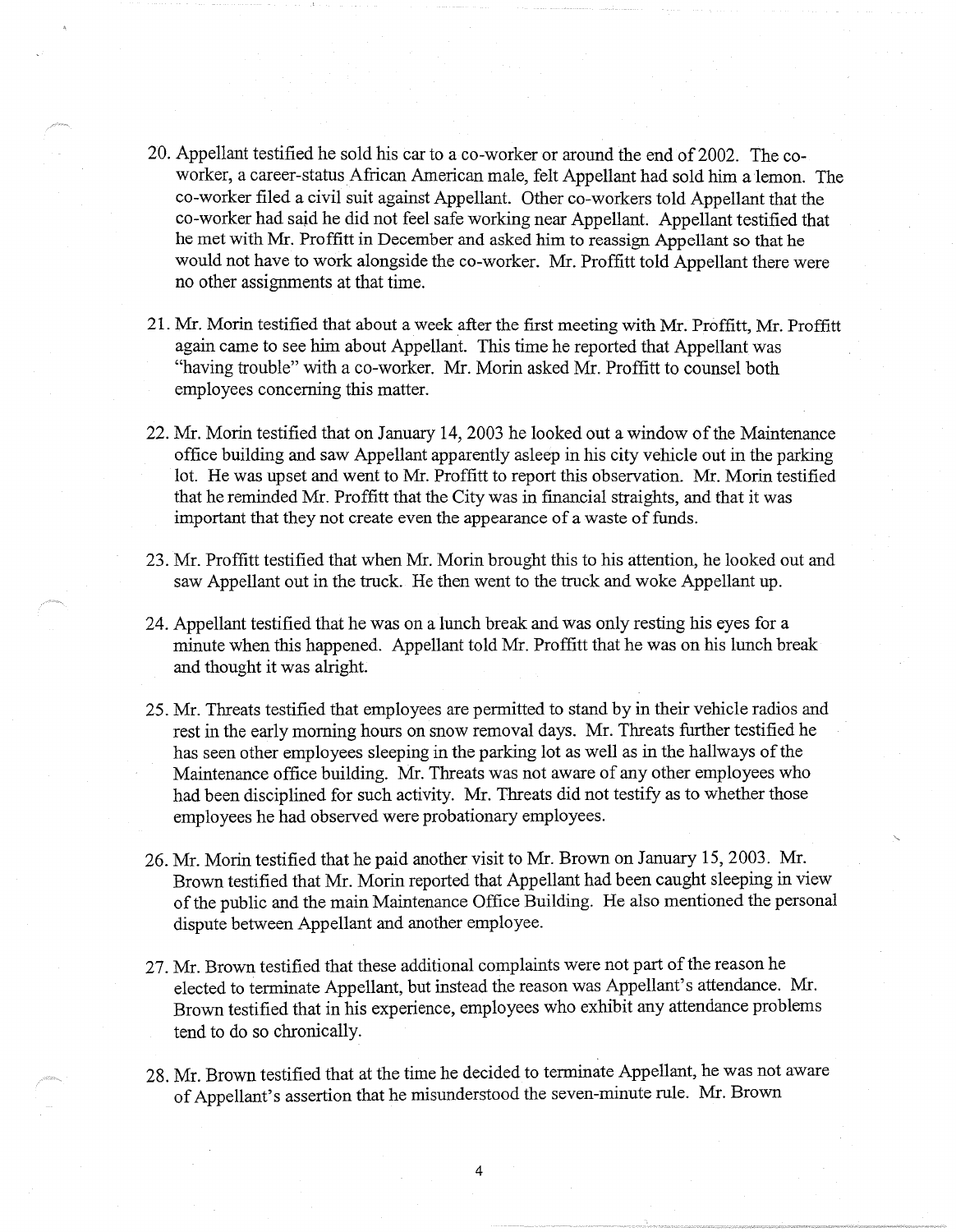testified that he learned of this assertion during the hearing. However, Mr. Brown testified he found Appellant's assertion lacking in credibility, and that it would not have made any difference to him in his decision to terminate even if he had known about it at the time.

- 29. At the time Mr. Brown decided to terminate Appellant, he had never met Appellant, had not reviewed his personnel file and did not know of Appellant's race or religious affiliation.
- 30. Mr. Brown prepared a Letter of Termination (Exhibit 2).
- 31. On January 16, 2003 Mr. Morin called Appellant, Mr. Proffitt, and Crew Leader Gina Abalos into his office. He hand-delivered Appellant's termination letter to him at that time. Appellant subsequently timely filed this appeal on January 23, 2003 (Exhibit 3).

#### **DISCUSSION**

#### **1. The CSR Rules governing probationary terminations.**

It is undisputed that Appellant was a probationary employee at the time of his dismissal. CSR 5-61, Employees in Employment Probationary Status, states as follows in relevant part:

An employee in employment probationary status:

1) may be terminated or demoted at any time for *any* reason without cause except for discrimination as defined in Rule 19 **APPEALS.** 

*(Emphasis added.)* CSR Section 19-10 Actions Subject to Appeal in turn states:

An applicant or employee who holds career service status may appeal the following administrative actions relating to personnel. ..

c) Discriminatory actions: Any action of any officer or employee resulting in alleged discrimination because of race, color, creed.....

#### **2. Burden of proof.**

In *de nova* administrative proceedings such as this one, the level of proof required for a party to prove its case is a *preponderance of the evidence.* This means that the party bearing the burden must demonstrate that the assertions it makes in support of its claims are more likely true than not.

In cases where a party alleges discrimination, that party bears the initial burden of affirmatively establishing a *prima facie* showing of discrimination. In other words, the employee must show that: a) he is a member of a protected class, b) an adverse employment action was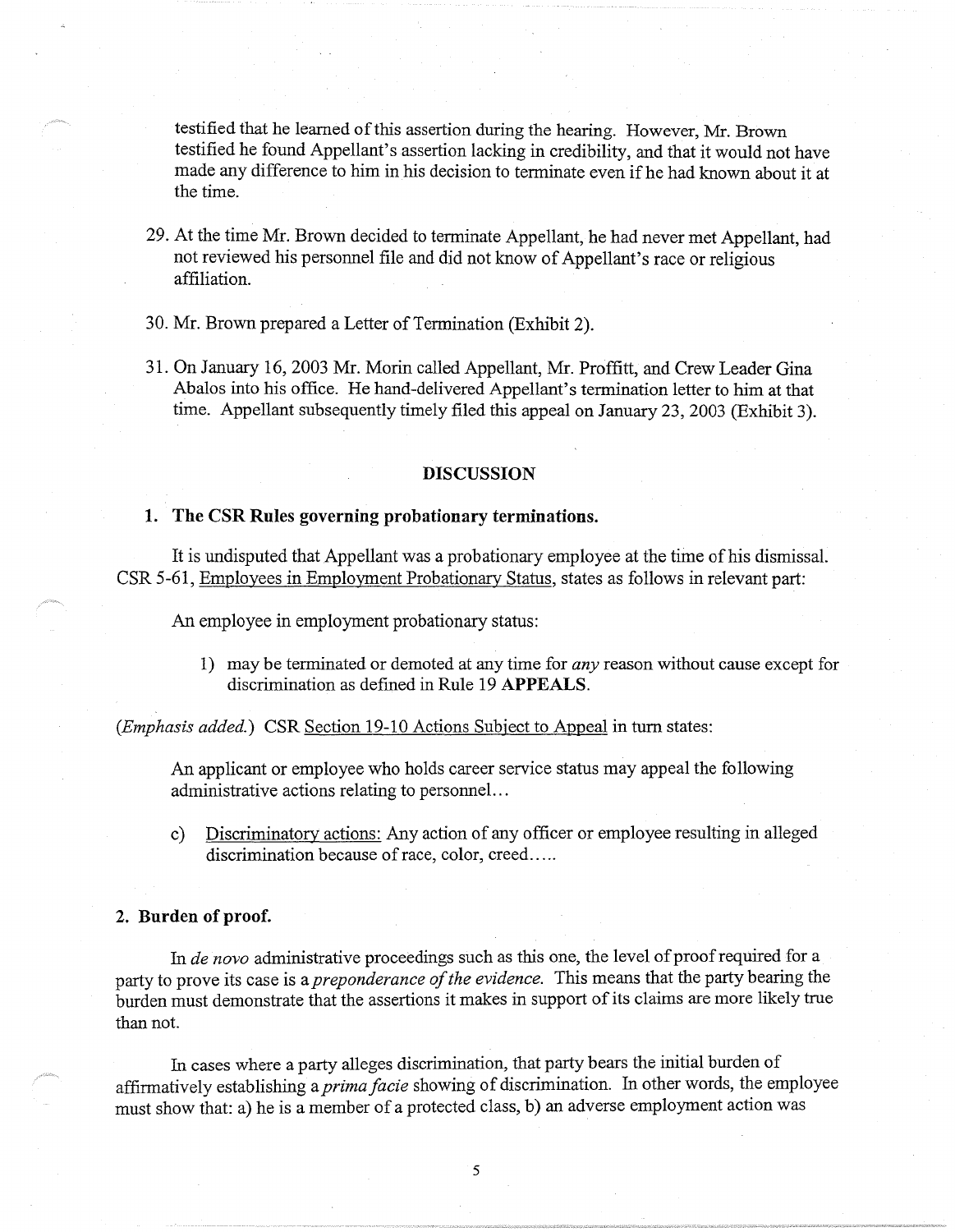taken against him, and c) the action in question was taken under circumstances tending to give rise to an inference that the action was motivated by discrimination against the employee because . of his membership in the protected class. *See,* McDonnell Douglas Corp. v. Green, 411 U.S. 792 (1973). If Appellant makes such a showing, the Agency must then demonstrate a legitimate, non-discriminatory business purpose for its actions. If the Agency makes such a showing, Appellant must then demonstrate that the Agency's alleged non-discriminatory business purpose is a pretext, or an excuse, for discrimination. Id.

#### **3. The arguments.**

#### *a. Appellant's prima fade showing of discrimination.*

Appellant argues that the following facts tend to suggest that the Agency terminated him because of his protected status as a Black Hebrew. First, Mr. Proffitt told him during orientation that he could be up to seven minutes late without consequence. Then, after several months during which Mr. Proffitt allowed Appellant to act on that mistaken assumption, Mr. Proffitt, who publicly expressed affiliation with the Aryan Brotherhood albeit in a joking fashion, then reported Appellant's attendance record to the higher supervisors without giving him a chance to correct the problem. $<sup>1</sup>$ </sup>

Appellant asserts this was a deliberate and successful attempt to sabotage Appellant by leading him to believe late arrival was alright in order to create a negative attendance record, which Mr. Proffitt could then report. Appellant points out that the Agency has apparently ignored the fact that Appellant was not late after Mr. Proffitt counseled him on this issue.

Furthermore, Appellant asserts that resting or sleeping on the job is permitted on snow days, and that Appellant has observed others sleeping while on breaks in the lunchroom and hallways with apparent impunity. Yet he was punished for doing the same thing.

Finally, Appellant feels it is inappropriate for the Agency to consider Appellant's personal dispute with another employee as grounds for his termination, when it was the other employee who first complained to the crew about having to work with Appellant, and where Appellant was requesting a reassignment to avoid further conflict and because of safety issues raised by the employee's complaints.

At the close of Appellant's presentation of his *prima facie* case, the Agency moved for summary judgment alleging that Appellant had shown no circumstances tending to give rise to an inference of discrimination. The agency argued that first, any alleged statement by Mr. Proffitt about being affiliated with the Aryan Brotherhood was too tenuous to show any relationship between such a statement and Appellant's termination. The Agency further argued that there was no showing that Mr. Brown, who was the final decision maker, knew of

<sup>&</sup>lt;sup>1</sup> Because this phase of the hearing was Appellant's *prima facie* case, Mr. Proffitt had not yet testified as to whether he actually made this comment. The hearing officer therefore ruled on the Agency's subsequent Motion for Summary Judgment without the benefit of this testimony.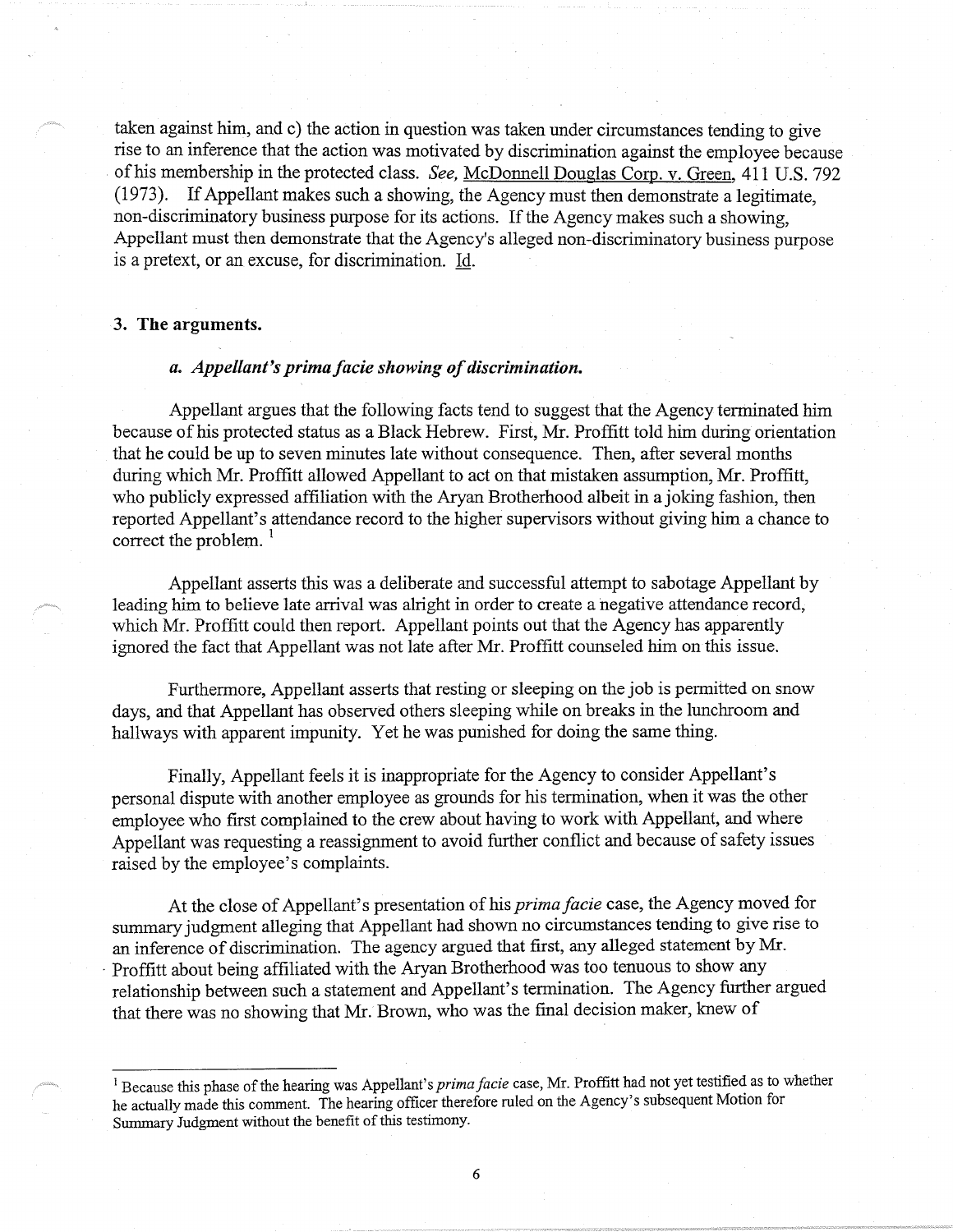Appellant's race or creed at the time he made the decision. Therefore he could not possibly have been motivated by discrimination.<sup>2</sup>

In support of this proposition, the Agency cited Robinson v. Adams, 847 F2d 1315 ( $9<sup>th</sup>$ Cir. 1987). However, in that case the employee's application was denied presumably without any of the employers at issue knowing of Appellant's race. Clearly however, in this case, both Mr. Proffitt and Mr. Morin, the supervisors informing Mr. Brown of the allegations against Appellant, did know that Appellant was African American. Appellant's allegations of discrimination are directed primarily against Mr. Proffitt.. Therefore, that case is not controlling here. An agency authority cannot operate as "a mere rubber-stamp or 'cat's paw' for the allegedly biased investigators" who are responsible for the negative employment recommendations. "... [U]nder certain circumstances, a defendant may be held liable for a subordinate employee's prejudice even if the manager lacked discriminatory intent." English v. Colorado Department of Corr., 248 F.3d 1002, 1011 (10th Cir. 2001).

Furthermore, Summary judgment is proper only when the pleadings, documents, and evidence on file "show that there is no genuine issue as to any material fact and that the moving party is entitled to a judgment as a matter of *law.*" Rogers v. City of Chicago, 320 F.3d 748 (7th Cir. 2003). Summary judgment is appropriate only in "those rare instances where there is no dispute of fact and where there exists only one conclusion." Johnson v. Minnesota Historical Soc'y, 931 F.2d 1239, 1244 (8th Cir. 1991). "Because discrimination cases often depend on inferences rather than on direct evidence, summary judgment should not be granted unless the evidence could not support any reasonable inference for the nonmovant." Id.

The Tenth Circuit Court of Appeals recently cited Carter v. Chrysler Corp., 173 F.3d 693, 701 (8th Cir. 1999), in which that Court said:

[R]acial epithets are often the basis of racial harassment claims[] and may likewise create an *inference* that racial animus motivated other conduct as well.

# O'Shea v. Yellow Technology Services Inc., 185 F.3d 1093 (10th Cir. 1999) *(emphasis added).*

Under these cases, the hearing officer was not persuaded that the record was devoid of any inference of discrimination. Instead, an alleged racial epithet constituted *some* evidence that racial animus might have motivated other relevant conduct in this case. The hearing officer therefore denied the Agency's Motion for Summary Judgment and the hearing proceeded to the Agency's case-in-chief.

# *b. The Agency's showing of a legitimate business reason.*

The Agency demonstrated it had legitimate business reasons for terminating Appellant as follows. First, Mr. Proffitt testified that he did not make a statement during a staff meeting that he was affiliated with the Aryan Brotherhood. The hearing officer found this denial very credible.

<sup>&</sup>lt;sup>2</sup> Mr. Brown had not yet testified at this stage of the hearing. Therefore, the hearing officer ruled on the Agency's Motion for Summary Judgment without the benefit of his testimony.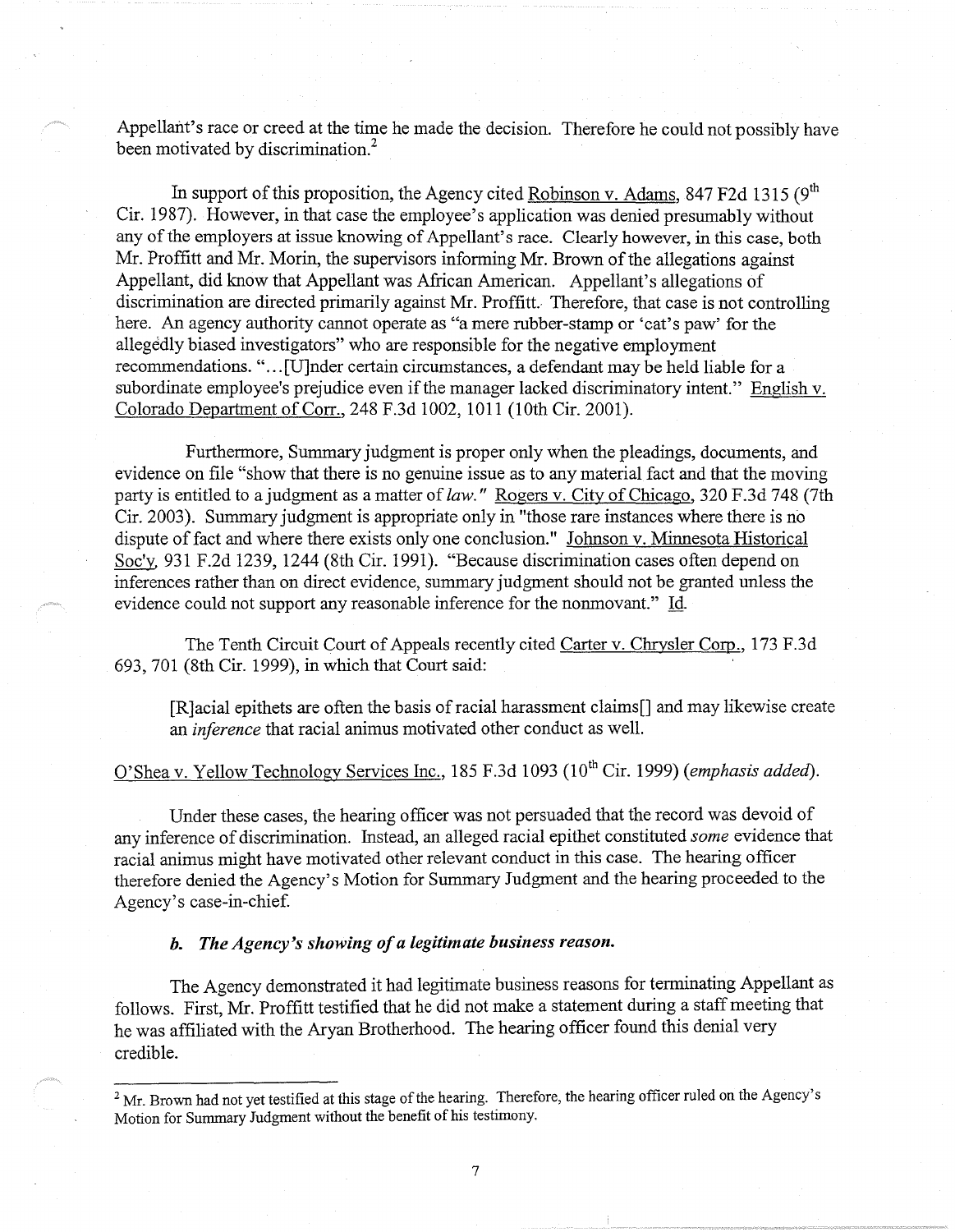In addition, Mr. Brown persuasively testified that he made the decision to terminate Appellant based solely on his review of the kronos records indicating Appellant's incidents of tardiness. Mr. Brown further testified that even if he had known About Appellant's allegation that he misunderstood the seven-minute grace period, it would not have made any difference in his decision, since Mr. Brown was not persuaded by Appellant's assertion that he misunderstood the orientation instructions.

Finally, Mr. Brown testified that complaints about Appellant's personal conflicts with a co-worker, and sleeping in view of the public, were not operative in his decision to terminate Appellant. Therefore, these considerations are not relevant to consideration for the reasons for Appellant's termination and they have been disregarded.

This evidence sufficiently rebutted Appellant's cat's paw theory of Mr. Brown merely rubber-stamping a discriminatory action by Mr. Proffitt or Mr. Morin. The Agency therefore had demonstrated a legitimate business reason for terminating Appellant.

At the close of its case-in-chief, the Agency once again moved for Summary Judgment. The hearing officer denied this Motion based on the fact that Appellant had not been provided any opportunity to present the merits of his challenge that the Agency's stated reason was a mere pretext for discrimination.

#### *c. Appellant's showing of pretext.*

Appellant presented testimony by Mr. Threats that others were allowed to sleep on the job, but that apparently those other employee were not disciplined. The hearing officer is unpersuaded by this argument. First, Appellant's sleeping on the job was not a consideration when Mr. Brown elected to terminate him. Second, even if it had been, there is no evidence in the record whether these employees were probationary or career status, or whether the employees might have been disciplined without his knowledge.

Mr. Threats further testified that Mr. Williams was still at DIA during the time Appellant was terminated. Yet the Agency witnesses testified that Mr. Williams' relevant duties had already been assigned to others, and Mr. Morin testified he was actually performing those duties at the time of Appellant's termination. The hearing officer found this testimony persuasive. In the absence of testimony from Mr. Williams himself that he was still performing the relevant duties, or some other more persuasive evidence that the chain of command was broken in this case, Appellant has not shown by a preponderance that Mr. Williams was deliberately eliminated from the chain of command respecting Appellant's termination.

Finally, Appellant asserts he was sabotaged by Mr. Proffitt's deliberately misleading him into being late several times. Appellant argues that Mr. Proffitt's discriminatory motivation was illustrated by his comment about the Aryan Brotherhood.

However, Appellant offered no additional evidence during the pretext phase of the hearing to overcome Mr. Proffitt's credible testimony that he made no such statement about being affiliated with the Aryan Brotherhood. While the hearing officer is persuaded that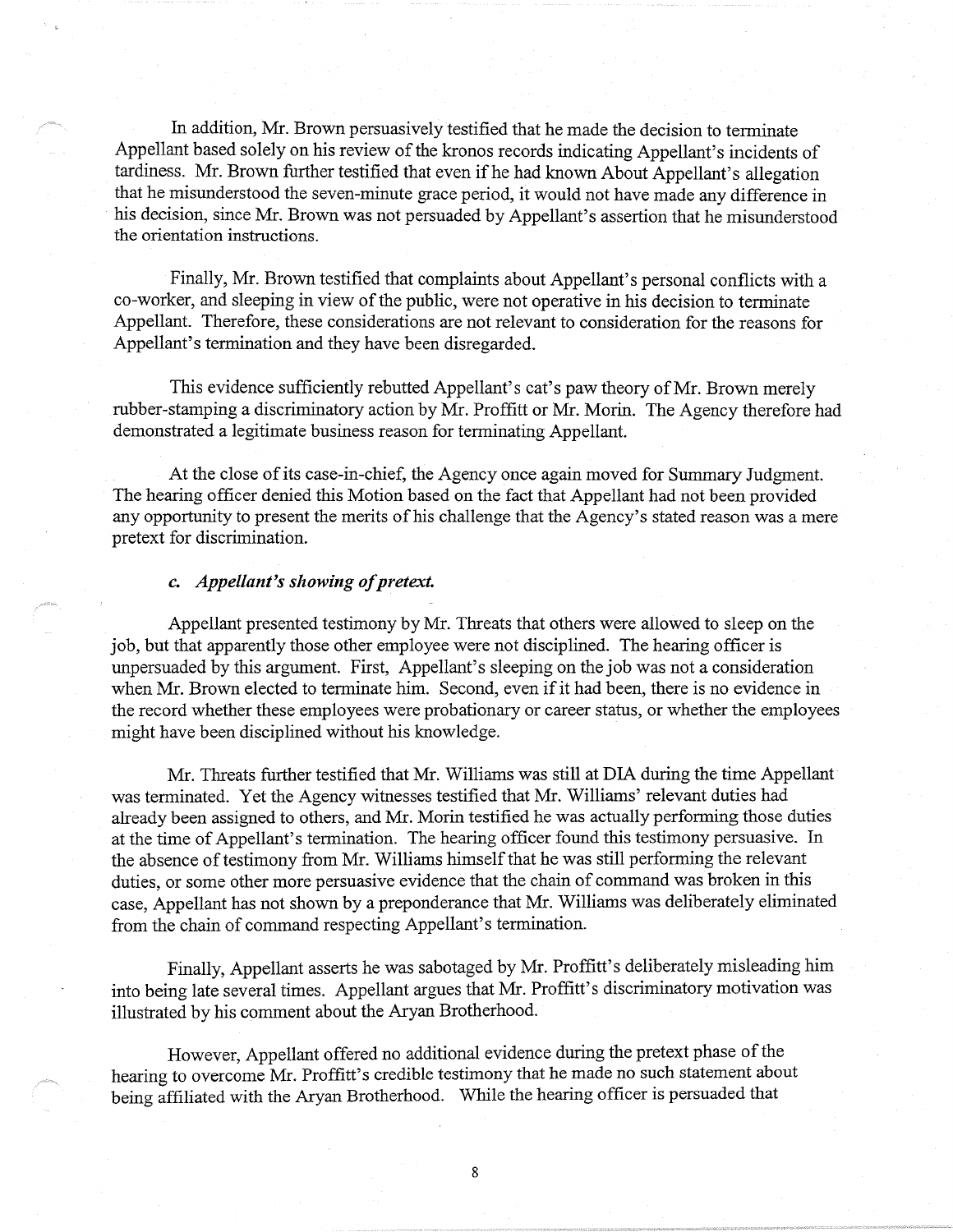Appellant heard *something,* the exact words of Mr. Proffitt's alleged statement are not in the record. The hearing officer is left to speculate what the actual statement might have been, and therefore how damaging it actually would have been to the Agency, or whether or not Appellant misunderstood what Mr. Proffitt said, or whether he may have misinterpreted some reference in any such statement.

Once there has been a full trial on the merits, the sequential analytical model adopted from McDonnell Douglas "... drops out and we are left with the single overarching issue whether plaintiff adduced sufficient evidence to warrant a jury's determination that adverse employment action was taken"' against Appellant because of his protected status. Kendrick v. Penske Transportation Services, Inc., 220 F.3d 1220, 1226 (10th Cir. 2000). The ultimate burden of proving discrimination, and therefore any arguments in support of that allegation, lies at all times with Appellant. McDonnell Douglas, *above,* at 802.

Without any corroborating evidence, such as the testimony of another employee who heard the alleged statement, the hearing offer does not find by a preponderance of evidence that Mr. Proffitt made a discriminatory statement. Therefore, Appellant has failed to prove this element of his case by a preponderance of evidence.

The hearing officer was persuaded that Appellant genuinely misunderstood the instructions he was given at orientation concerning the seven-minute rule, and that he intended to correct the problem. However, Mr. Proffitt credibly testified that he did not intentionally mislead Appellant during orientation. The hearing officer also found the testimony of Mr. Proffitt persuasive on this point. The hearing officer is not persuaded by a preponderance of the evidence that Mr. Proffitt deliberately misled Appellant.

Moreover, Mr. Brown credibly testified that he did not find Appellant's assertion of misunderstanding credible, and would have terminated Appellant even ifhe had known about this assertion at the time he terminated Appellant. Mr. Brown's testimony on this issue is at the heart of this case. While the hearing officer *was* persuaded that Appellant's misunderstanding of the rule led to most of the incidents of tardiness, Mr. Brown *was not.* However, even if she disagrees with Br. Brown's assessment, the hearing officer can only reverse the Agency's decision to terminate Appellant if she is persuaded by a preponderance of the evidence that this assessment was a mere excuse *to discriminate against Appellant because of his protected status.* 

Such a factual disagreement between the hearing officer and Mr. Brown alone does not lead to a conclusion that the Agency's motivation was one of discrimination. On the contrary, it leads to the conclusion that the decision maker, who was not aware of Appellant's race or creed, independently elected to terminate him solely for incidents of tardiness.

Based on the totality of evidence in this case, the hearing officer concludes that Appellant has not shown that the Agency's decision to terminate him was motivated by discrimination due to his membership in protected classes. Instead, the preponderance of evidence suggests that Appellant's termination was motivated solely by a stern requirement by the Agency to be timely.